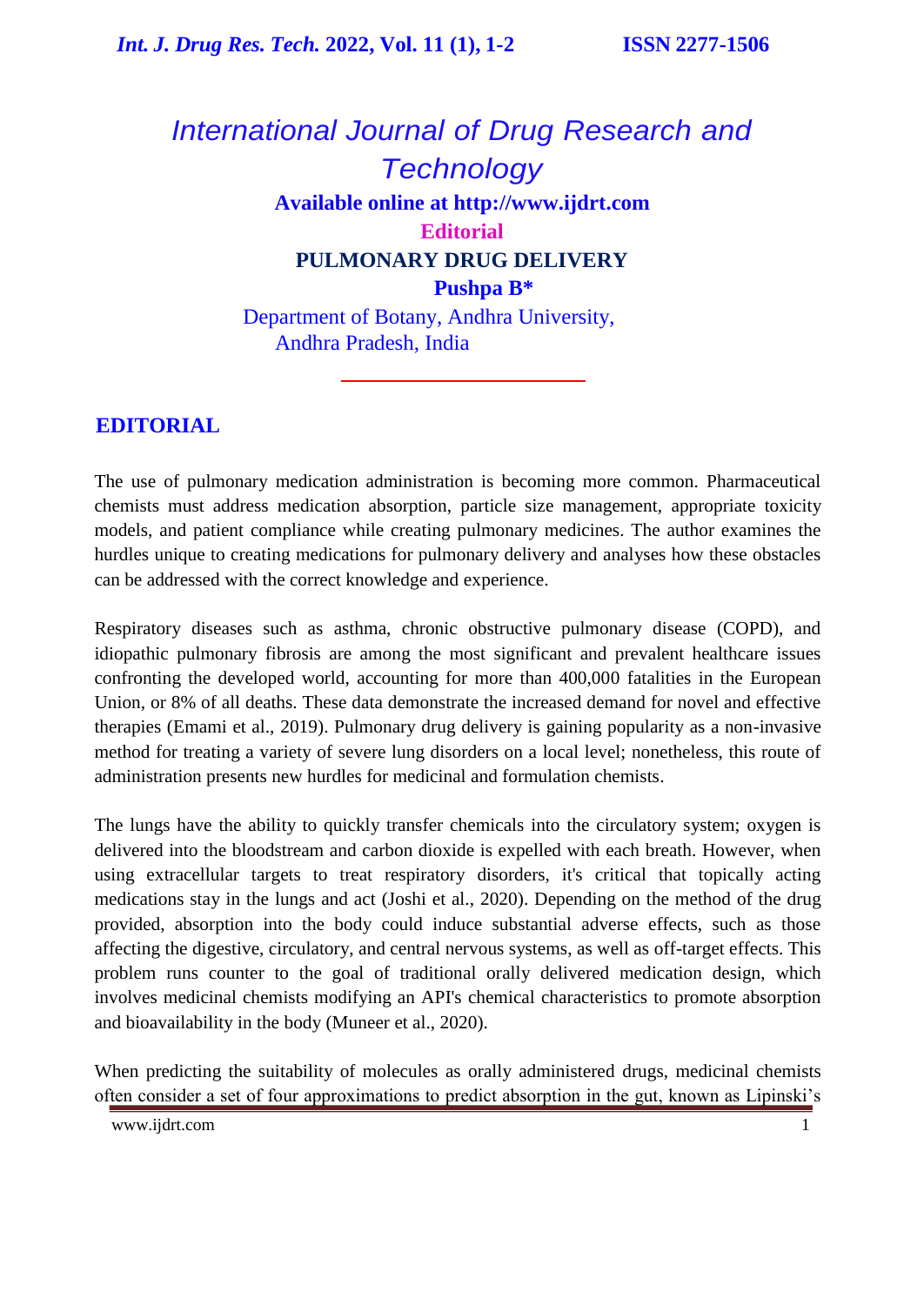Rule of Five. Lipinski's rules state that an orally active drug should have no more than one violation of the following criteria:

- A molecular mass less than 500 Daltons
- An octanol-water partition coefficient (log P) not greater than five
- No more than five hydrogen bond donors
- No more than 10 hydrogen bond acceptors.

Extracellular luminal targets, on the other hand, necessitate the utilisation of molecules that violate these laws in order to generate APIs that are less easily carried out of the lungs. Larger molecules, for example, have a harder time crossing the epithelial barrier, making them more difficult to absorb into the bloodstream (Rangaraj et al., 2019). Less lipophilic APIs will also have a harder time penetrating the airway lining, allowing them to stay at the site of action for longer. It's crucial to go against typical orally active drug design thought to reduce systemic exposure. Drugs that are not easily absorbed in the gut, which are heavily plasma protein-bound and/or swiftly metabolised and eliminated, will have a better chance of reducing treatment adverse effects (Athamneh et al., 2019).

Pulmonary drug delivery is becoming a more popular non-invasive treatment option for a variety of common and devastating lung disorders. However, when creating treatments that rely on this delivery mechanism, it's critical to keep in mind the major drawbacks of this method. These obstacles can be solved by collaborating with seasoned industry specialists, allowing for the faster and more affordable delivery of safe, effective treatments

#### **References**

- 1. Emami, F; Mostafavi Yazdi, S. J; & Na, D. H (2019). ["Poly \(lactic acid\)/poly \(lactic-co](https://link.springer.com/article/10.1007/s40005-019-00443-1)[glycolic acid\) particulate carriers for pulmonary drug delivery"](https://link.springer.com/article/10.1007/s40005-019-00443-1), *Journal of Pharmaceutical Investigation*, *49*(4), 427-442.
- 2. Joshi, M; Nagarsenkar, M; & Prabhakar, B (2020). ["Albumin nanocarriers](https://www.sciencedirect.com/science/article/pii/S1773224719317137) for pulmonary [drug delivery: An attractive approach"](https://www.sciencedirect.com/science/article/pii/S1773224719317137), *Journal of Drug Delivery Science and Technology*, *56*, 101529.
- 3. Muneer, S; Wang, T; Rintoul, L; Ayoko, G. A; Islam, N; & Izake, E. L (2020). [Development and characterization of meropenem dry powder inhaler formulation for](https://www.sciencedirect.com/science/article/pii/S0378517320306682)  [pulmonary drug delivery.](https://www.sciencedirect.com/science/article/pii/S0378517320306682) *International Journal of Pharmaceutics*, *587*, 119684.
- 4. Rangaraj, N; Pailla, S. R; & Sampathi, S (2019). [Insight into pulmonary drug delivery:](https://www.sciencedirect.com/science/article/pii/S1094553918301895)  [Mechanism of drug deposition to device characterization and regulatory](https://www.sciencedirect.com/science/article/pii/S1094553918301895)  [requirements.](https://www.sciencedirect.com/science/article/pii/S1094553918301895) *Pulmonary pharmacology & therapeutics*, *54*, 1-21.